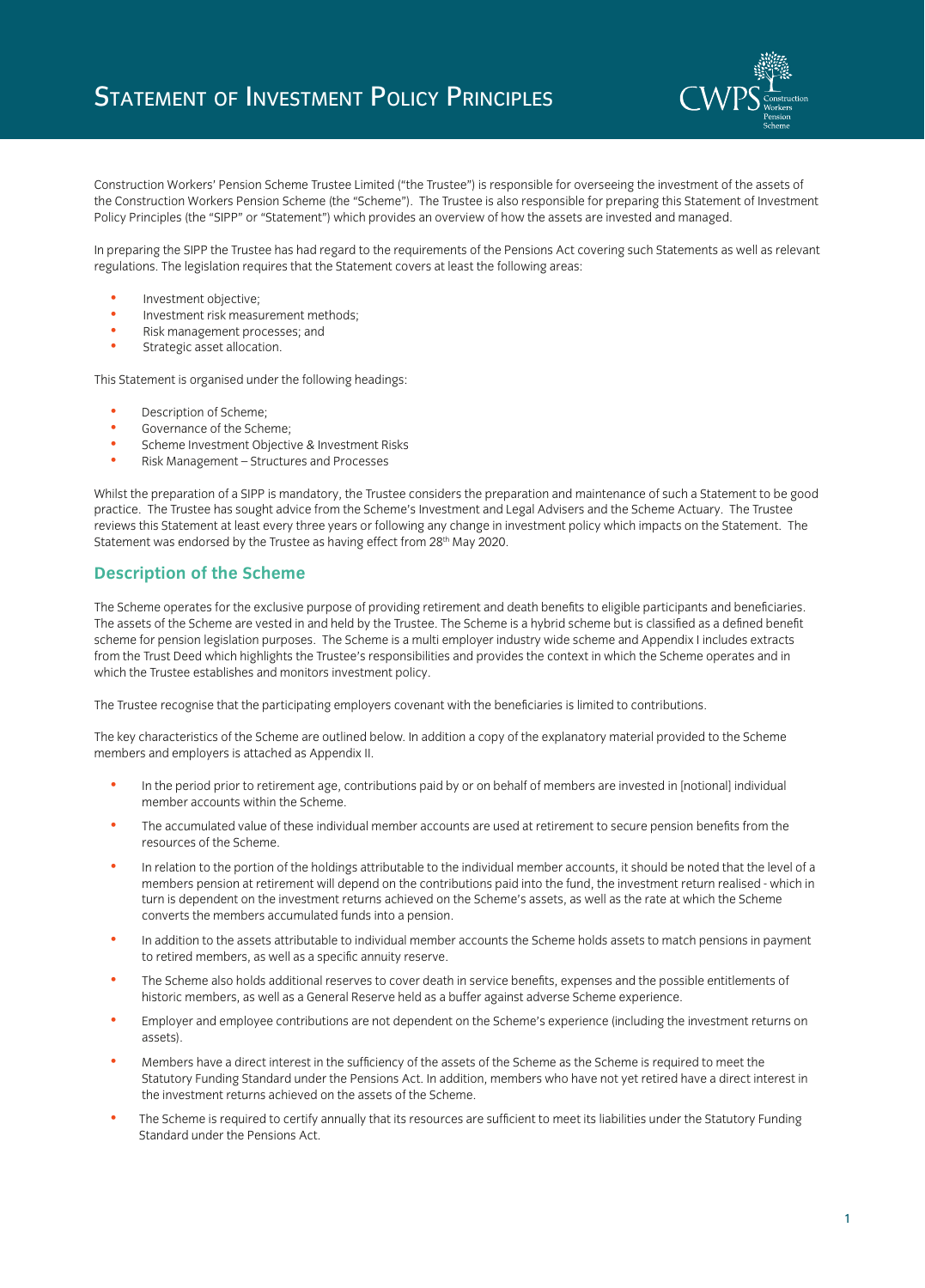## **Governance of the Scheme**

The Trustee is responsible for the investment of the Scheme's assets. Strategic, and from time to time, tactical decisions affecting Scheme investments are taken by the Trustee after drawing on the skills and experience of external advisers including investment managers, investment advisers and actuarial advisers. Appendix III is a list of the Scheme's current advisers and investment managers.

Trustee's responsibilities include:

- Focusing on member outcomes and ensuring that at all times, all decisions are taken with member objectives, as assessed by the Trustee, in mind.
- Identifying the investment and risk objectives of the Scheme, taking into account the needs of different groups of members, formulating an appropriate investment strategy and keeping said objectives and strategy under regular review;
- Appointment and subsequent performance monitoring, supported by the Investment Committee, of the investment managers used to effect the investment strategy;
- Determining the level of return to be allocated to members accounts by reference to the performance of the Scheme and determining the level of any reserves held by the Scheme;
- Determining the structure of sub funds in which members accounts are invested.
- Making any necessary changes in the strategy, investments, investment managers, advisers or other services that relate to the investment of assets; and
- Communicating investment risk and providing information to members, as well as regularly reviewing this Statement and updating it as required.

The Scheme is managed by the Trustee. The Trustee board consists of 11 directors drawn from the Social Partnership within the Construction Industry. The Board sets the overall investment strategy. The Board has appointed an investment adviser to provide advice to the Board in relation to the formulation and implementation of investment strategy.

The Board has also established a sub-committee of the Board, the Investment Committee, in order to enhance its oversight of the Scheme's investment strategy and the implementation of that strategy. The Investment Committee meets regularly, typically eight times per year and keeps the main Board updated on investment issues.

The Committee is advised by the Scheme's investment adviser and focuses on the following key items:

- Monitoring the overall performance of the investment strategy and investment managers and its implications for member outcomes;
- Overseeing the management of the Scheme's asset mix within agreed ranges. This includes consideration of how new contributions should be invested and when to rebalance the mix of assets;
- Regularly challenging the strategy in light of changing market conditions and innovations in the pensions investment environment;
- Ensuring there is a good process for managing "member outcome" risk and that it is operating effectively; and
- Evaluating new investment ideas and opportunities.

The Investment Committee brings forward recommendations to the Board for approval.

#### **Scheme Investment Objective & Investment Risks**

The investment objective of the Scheme can be summarised as follows:

- For members saving towards retirement to manage the investment of their contributions in order to generate a reasonable rate of return, having regard to the form of benefits that might ensue, over the time they are invested in the Scheme.
- For pensioners the Trustee has established an investment objective which is to keep investment risk low within that part of the portfolio set aside to fund pension payments.

The Trustee, in conjunction with its advisors, has engaged with its Investment Managers, to understand how they each take environmental, social and governance (ESG) factors into consideration as part of their investment management processes, in as far as this is practical within their investment mandates given the size, nature and complexity of the investments of the Scheme.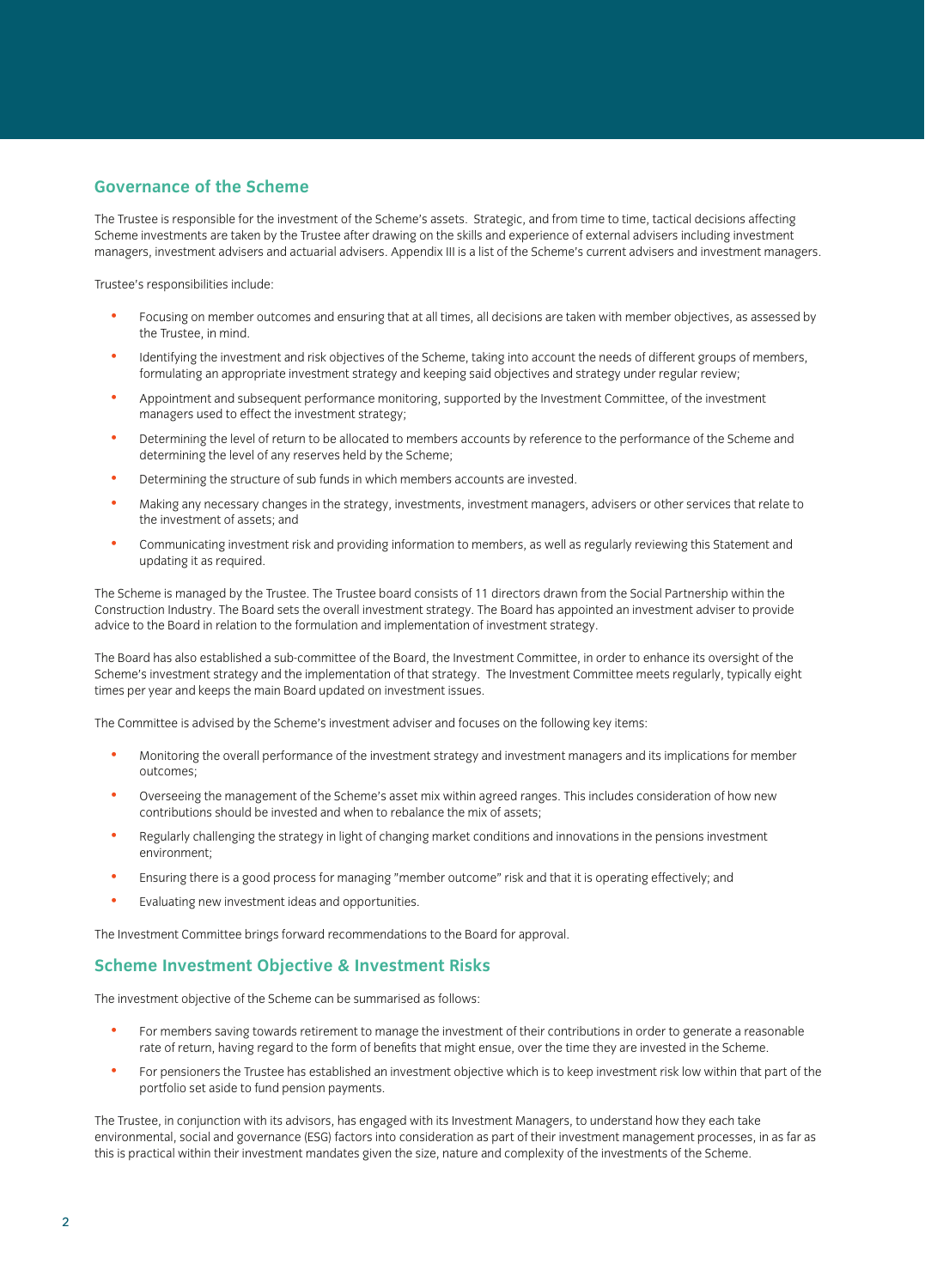For pensioners the main investment risks are

- i. that returns achieved on assets do not match that assumed in calculating the funds needed to pay future pensions and that the underperformance causes the funding position of the Scheme to deteriorate to such an extent that the Scheme is unable to pay members their expected pensions; and
- ii. that the movement in the value of the assets held does not match the movement in the value of the Scheme's liabilities for pensioners resulting in the Scheme failing to meet the Statutory Funding Standard.

For members who have not yet retired the main investment risk is that the returns realised in their individual accounts is disappointing due to poor performance of the Scheme's investment strategy. In addition to the risk of disappointing overall returns during the period members are invested there is also the risk that the value of their individual accounts falls significantly in the final years before retirement due to a downturn in markets. This risk is most relevant for members who are within ten years of the Scheme's normal retirement age as they may not have sufficient time to benefit from a market recovery.

#### **Risk Management – Structure & Processes**

In setting the investment policy the Trustee has had regard to the:

- benefits provided by the Scheme;
- investment fund structure previously communicated to members;
- contribution inflows;
- regulatory requirements applying to the Scheme and relevant legislation;
- valuation of the Scheme's liabilities as measured by the Statutory Funding Standard;
- implications for the strategy in relation to the likelihood of continuing to meet Statutory Funding Standard;
- volatility of the Scheme's level of funding when measured on a market related and Statutory Funding Standard basis; and
- policy adopted by the Trustee in setting pension conversion terms under the Scheme.

To assist with the management and oversight of the Scheme's assets the Trustee groups the assets into five main sub-funds, namely: the Annuity Fund, the Return Seeking Assets Fund and three Monetary Assets Funds. The three monetary assets funds are as follows; one for members with more than 10 years to retirement, one for members within 10 years of retirement who are expected to take a cash lump sum at retirement and one for members within 10 years of retirement who are expected to take a cash lump sum and with the balance purchase an annuity at retirement. The Scheme also holds additional reserves to cover death in service benefits, expenses and the possible entitlements of historic members.

The Annuity Fund is used to fund pensions in payment. The Trustee has adopted a prudent investment strategy which seeks to match the expected future liabilities with appropriate bonds. This bond portfolio is customised by the fund manager to closely match the expected benefit payments. In this way investment risk is reduced.

On an annual basis the Actuary, investment adviser and the fund manager work together to review underlying changes in the liabilities and if necessary make adjustments to the Annuity Fund to ensure the assets remain well matched with the expected pension payments. The Scheme remains exposed to changes in the value of its liabilities under the Statutory Funding Standard not being matched by an equivalent change in the value of the assets held. The Trustee arranges for the Actuary to complete an annual actuarial assessment of the sufficiency of the Scheme's assets to meet the Statutory Funding Standard.

To reduce the risk of significant losses in expected benefit outcomes for members nearing retirement the Scheme is structured in a way to systematically reduce investment risk as a member moves closer to the normal retirement age.

The automatic risk reduction of member funds is accomplished by creating a series of member funds to group member assets according to a member's age. There are currently thirteen funds. Each member fund invests in a mix of the Return Seeking Asset Fund and a Monetary Assets Fund. The result is that younger members have higher exposure to the long-term growth potential associated with Return Seeking Assets while members closer to retirement have a higher exposure to Monetary Assets, where the emphasis is on providing less volatility in the member's ultimate pension and lump sum expected from the Scheme. Members expected to take only a cash lump sum in retirement will be moved into cash while members expected to take a cash lump sum and buy an annuity will move into a mix of cash and bonds.

The Return Seeking Assets Fund represents the growth engine of member's funds. As such it is also the fund with the highest risk. To mitigate this risk the Trustee:

- Ensures the fund is well diversified to reduce the risk to members of any one asset class underperforming for long periods; and
- Sets ranges for the main asset categories of equities, property and alternative assets, and has a process through the Investment Committee meeting - for making informed decisions to vary the allocation within those bands.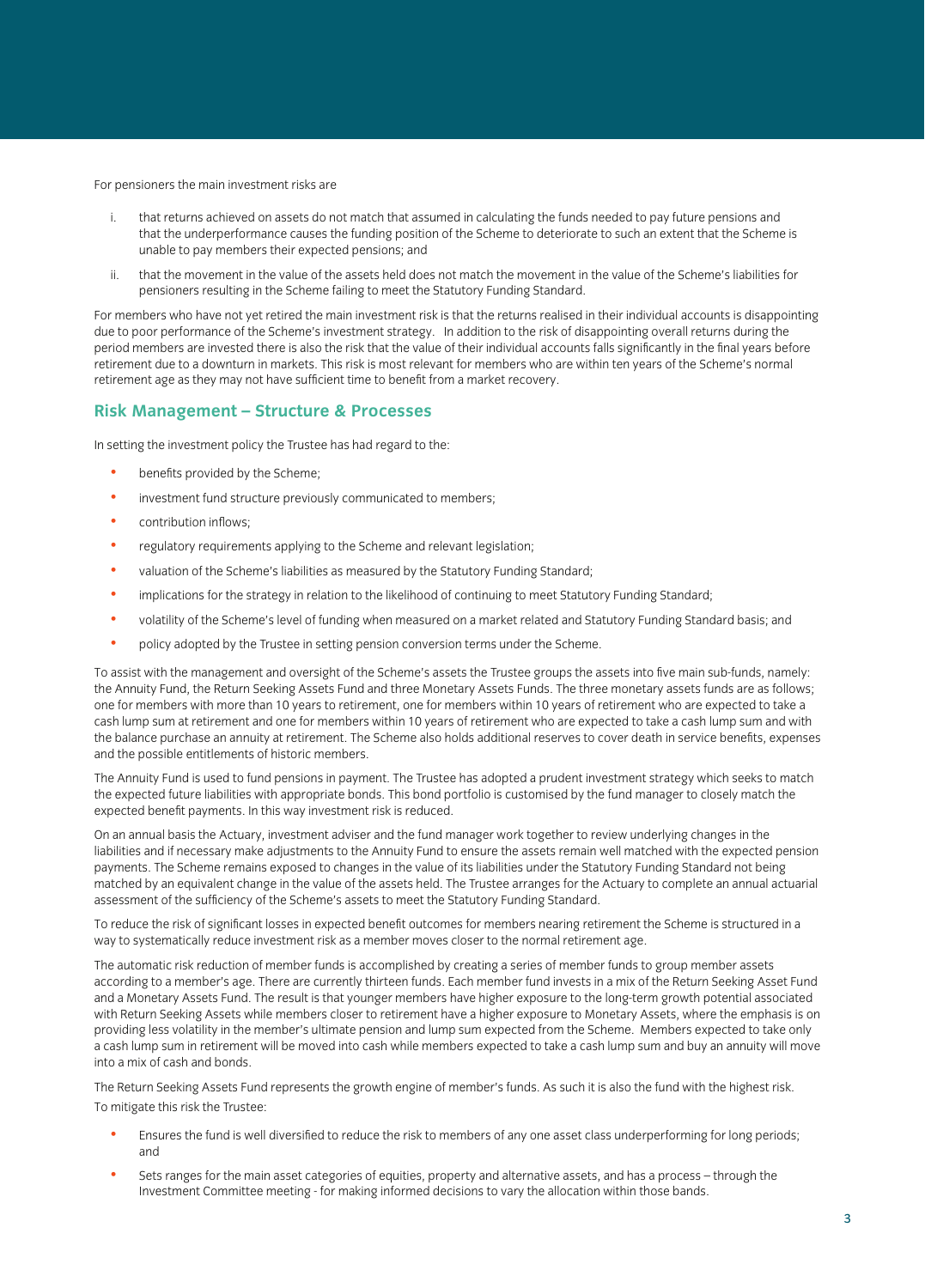Recognising that risks differ for different members the Monetary Assets Fund has three sub funds, one for younger members (defined as those with more than 10 years until retirement) and two for older members (those with less than 10 years to retirement):

- For younger members the role of their monetary assets is to provide a level of stability and capital protection to their overall portfolio especially at times when the return seeking assets fall in value.
- For older members the role of their monetary assets is to match annuity prices and/or provide for a cash lump sum at retirement.

The following is a summary of the current asset allocation policy for each of the Annuity, Return Seeking and Monetary Assets Funds.

 $\frac{1}{\sqrt{2}}$ The thirteen member funds and their respective asset allocation ranges are:

| <b>FUND</b>  | <b>AGE BAND</b> | <b>ALLOCATION</b>                                                                    |
|--------------|-----------------|--------------------------------------------------------------------------------------|
| A            | Up to 44        | <b>Return Seeking Assets</b><br>80% - 100%<br><b>Monetary Assets</b><br>$0\% - 20\%$ |
| B            | 45-49           | <b>Return Seeking Assets</b><br>70% - 90%<br><b>Monetary Assets</b><br>10% - 30%     |
| $\mathbf{C}$ | 50-54           | <b>Return Seeking Assets</b><br>60% - 80%<br><b>Monetary Assets</b><br>20% - 40%     |
| $D-A$        | 55-59           | <b>Return Seeking Assets</b><br>50% - 70%<br><b>Monetary Assets</b><br>30% - 50%     |
| $E-A$        | 60-61           | <b>Return Seeking Assets</b><br>35% - 55%<br><b>Monetary Assets</b><br>45% - 65%     |
| $F-A$        | 62              | <b>Return Seeking Assets</b><br>20% - 40%<br><b>Monetary Assets</b><br>$60\% - 80\%$ |
| $G-A$        | 63              | <b>Return Seeking Assets</b><br>10% - 30%<br>70% - 90%<br><b>Monetary Assets</b>     |
| $H-A$        | $>64$           | <b>Return Seeking Assets</b><br>$0\% - 20\%$<br><b>Monetary Assets</b><br>80% - 100% |
| $D-B$        | 55-59           | <b>Return Seeking Assets</b><br>50% - 70%<br>Cash<br>$30\% - 50\%$                   |
| $E-B$        | 60-61           | <b>Return Seeking Assets</b><br>35% - 55%<br>45% - 65%<br>Cash                       |
| $F-B$        | 62              | $20\% - 40\%$<br><b>Return Seeking Assets</b><br>Cash<br>60% - 80%                   |
| $G-B$        | 63              | 10% - 30%<br><b>Return Seeking Assets</b><br>Cash<br>70% - 90%                       |
| $H-B$        | $>64$           | <b>Return Seeking Assets</b><br>$0\% - 20\%$<br>Cash<br>80% - 100%                   |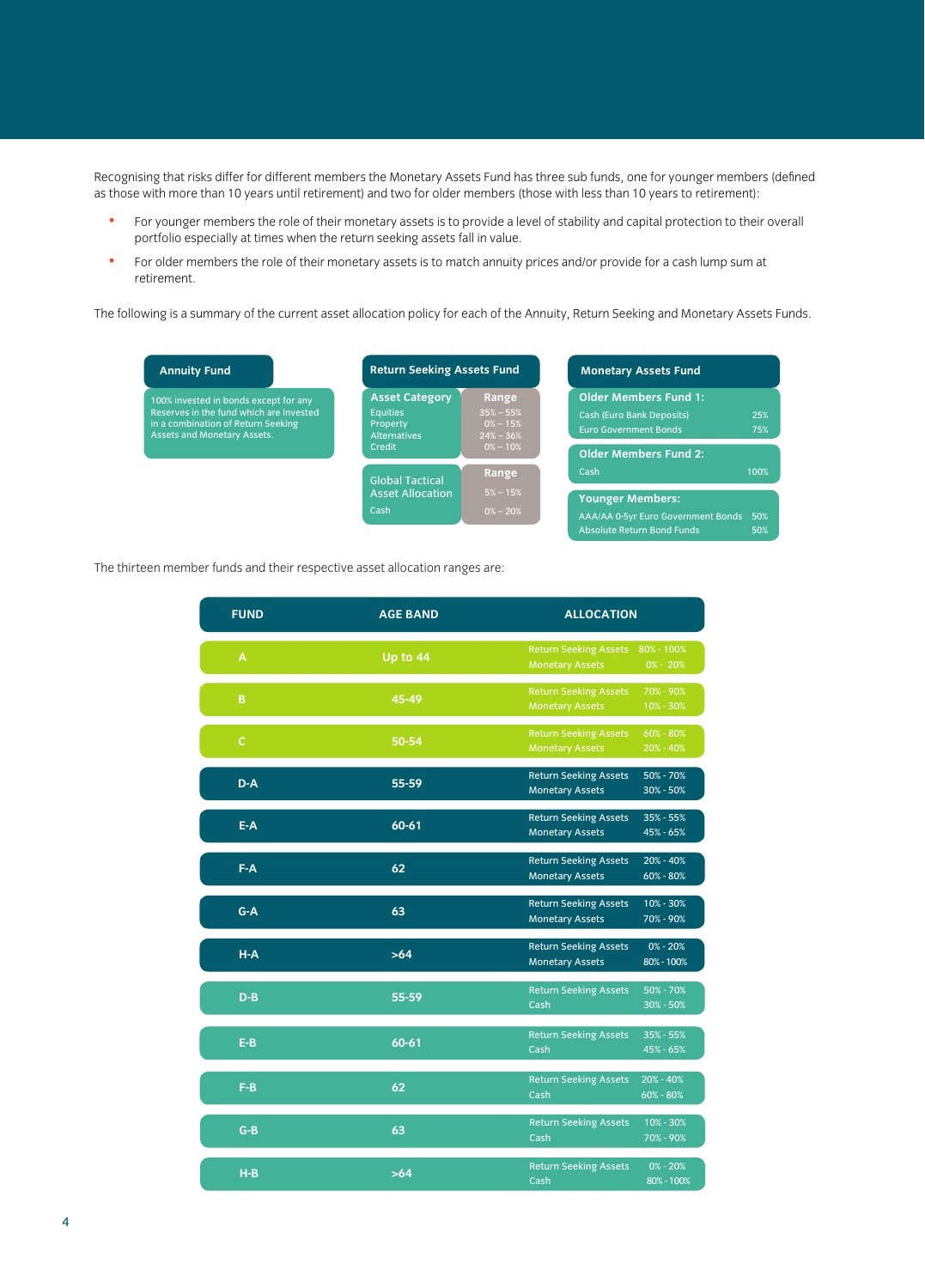The Trustee monitors the investment performance of the Scheme's assets and, having received the advice of the Scheme Actuary and Investment Adviser, determine on a monthly basis the appropriate level of return (positive or negative) to be allocated to each of the thirteen member funds. The Trustee periodically reviews the structure of the member funds in conjunction with the Scheme Actuary and Investment Adviser.

Strategic asset allocation is the process by which the Trustee establishes, and then manages, the mix of investments within agreed ranges. This process takes account of market conditions, the nature, form and duration of the Scheme's liabilities, the overall funding position of the Scheme and member objectives to balance the opportunity to increase returns with risk management considerations. Strategic asset allocation is a standing agenda item for the Investment Committee meetings.

The Trustee also monitors the overall funding position of the Scheme. This involves assessing the value of the Scheme's assets relative to the aggregate of:

- The valuation placed on Members Accounts within the Scheme;
- The value placed on pensions payable by the Scheme; and
- The value placed on any reserves or other benefits under the Scheme including contingent benefit entitlements.

This funding review is completed, at least annually, by the Scheme Actuary. The Scheme Actuary also periodically assesses how the Scheme's funding level could deteriorate as a result of market conditions and the strategy being pursued and this assists the Trustees in considering the level of investment risk being taken by the Scheme.

Other factors taken into account in managing risk include:

- The Trustee has set the investment policy to provide for sufficient liquidity to meet unexpected cash flow requirements in the majority of foreseeable circumstances. The Trustee recognises, however, that there is scope for the Scheme to invest in illiquid assets whilst maintaining an acceptable level of liquidity for the portfolio as a whole.
- The Trustee employs a number of different specialist managers in order to implement the chosen strategy for the Scheme. In certain asset classes or sub- asset classes, managers are employed simply to replicate market performance. In other asset classes managers are employed with a mandate to attempt to outperform market indices.
- Where managers are targeted with outperforming market indices, it is expected that there will be a greater divergence between the return achieved by the manager and the return achieved in the market. One of the risks to which the Scheme is exposed is the extent to which manager returns may under perform market returns in the relevant asset class.

28th May 2020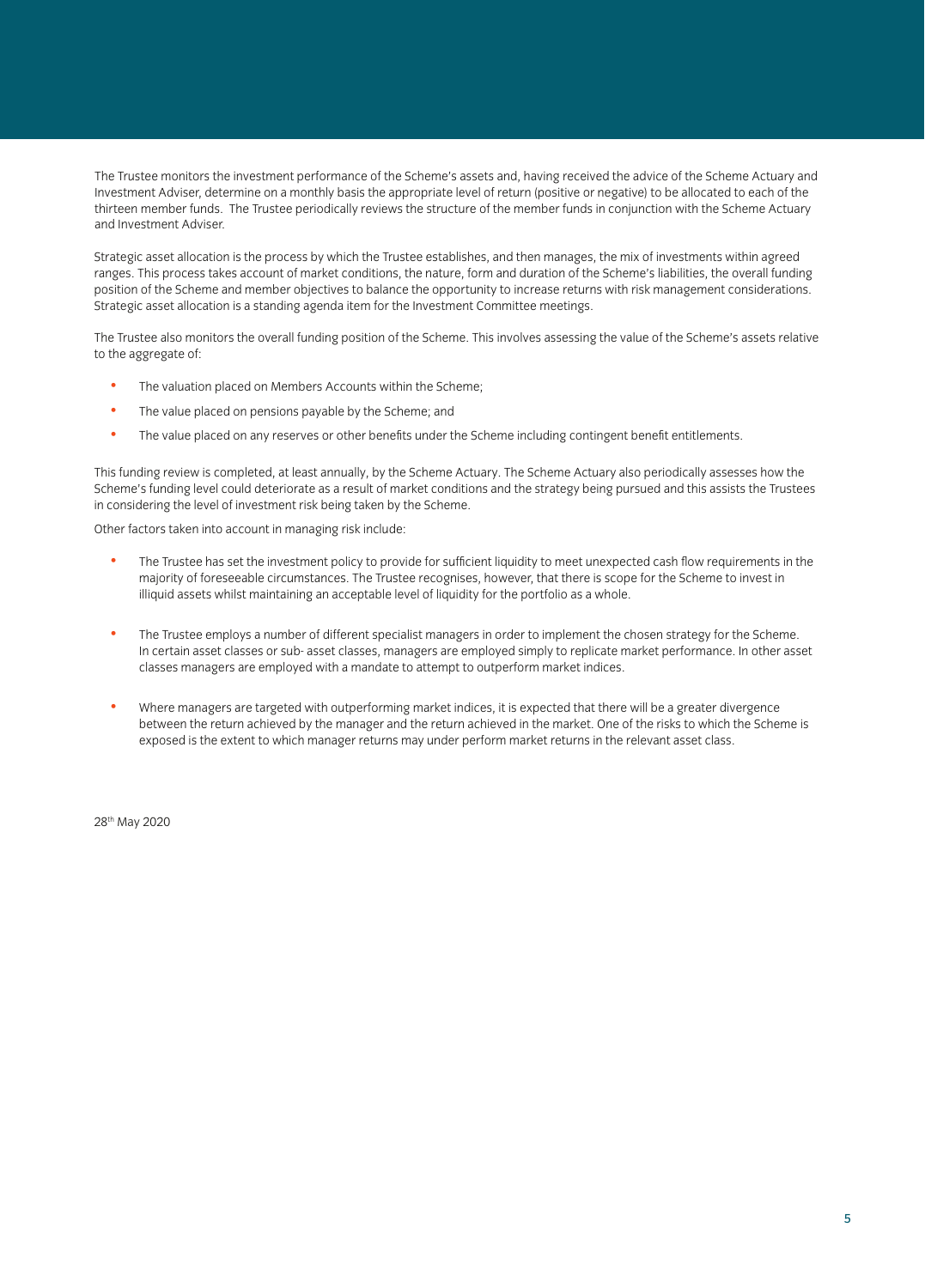# **Extracts from the Trust Deed and Rules**

### Investments

- 9.1 The Trustee may, subject to compliance with its investment obligations under Section 59(1)(a) of the Pensions Act, retain any amounts it thinks proper in bank accounts designated in its name and may invest or apply the whole or any part of the remainder of the Fund which is not required immediately for the purposes of the Scheme in, or on the security of, any stocks, shares, debentures, debenture stock, units in collective investment undertakings or other investments or applications of any kind, wherever situate, whether income producing or not, whether involving liability or not and whether or not authorised by law for the investment of trust moneys, or on whatever credit (with or without security) as the Trustee in its absolute discretion thinks fit and more particularly:
	- by placing any amount on deposit or current account designated in its name with any local authority, bank, insurance company, building society or finance company at whatever rate of interest (if any) and on whatever terms the Trustee thinks fit,
	- by investing in transferable or non-transferable securities, including shares, warrants, debentures including debenture stock, loan stock, bonds, certificates of deposit and other instruments creating or acknowledging indebtedness issued by or on behalf of any body corporate or mutual body, government and public securities, including loan stock, bonds,
	- and other instruments creating or acknowledging indebtedness issued by or on behalf of a government, local authority or public authority, bonds or other instruments creating or acknowledging indebtedness, certificates representing securities, or money market instruments,
	- by participating in any collective investment scheme or fund, including a unit trust, partnership, company or unit linked arrangement, a scheme of deposit administration or any form of managed fund administered by any financial institution including a credit institution or Life Office,
	- by investing in any deferred or immediate annuity contracts or policies or retirement, endowment or sinking fund contracts or policies effected with any Life Office on terms that all sums payable under the contracts or policies shall be held by the Trustee upon trust for the purposes of the Scheme,
	- by participating in any investment (whether income producing or not) or in the acquisition or acquisition and development of any interest in land or property, whether alone or jointly with any other party (notwithstanding that the interest of the Trustee may be a minority interest) and whether as partners or as trustees, to hold the same upon trust for sale or otherwise, or
	- by engaging in underwriting or sub-underwriting in connection with the offer for sale of any stocks, shares or other securities.
- 9.2 Subject to Clause 13.3, money shall be deposited and investments registered in the name of the Trustee or in the name of some company as nominee of the Trustee.
- 9.3 The Trustee may, subject to the requirements of the Pensions Act, borrow for the purposes of the Scheme, whether on the security of investments or otherwise, and may undertake on behalf of the Scheme any liability in relation to any investment or application of the Fund.
- 9.4 In investing the assets of the Scheme, the Trustee may establish such one of more sub-funds to be utilised by the Trustee from time to time for the purposes of the Scheme as the Trustee may, in consultation with the Actuary, determine, and may maintain such sub-funds for such period as the Trustee in consultation with the Actuary deems appropriate. Where provided for under this Deed and Rules, such sub-funds shall include the Annuity Fund, the Members' Reserve Fund, the Former Members' Reserve Fund and the Death in Service Fund. The Trustee shall adopt appropriate investment strategies for investing each sub-fund which it maintains.
- 9.5 The Trustee shall maintain a Members' Reserve Fund in respect of any Accounts maintained by it under Rule 6. The Trustee may create sub-funds within the Members' Reserve Fund which may be invested in different classes or types of assets. The Trustee may allocate the assets comprising an Account between one or more such sub-funds, and may vary the allocation between such sub- funds from time to time having regard to the age or the period to anticipated retirement of the Member or former Member on whose behalf of the Account is held.
- 9.6 The Trustee shall maintain an Annuity Fund in respect of any pension benefits paid or due for payment or contingently payable out of the Fund. The Trustee may maintain within the Annuity Fund such reserves as the Trustee in consultation with the Actuary deems to be appropriate in order to provide for such benefits and to pay for the cost of administering the Annuity Fund and the payment of pensions. In determining the amount of any pension benefits to be secured in respect of a Member or former Member under the Rules the Trustee shall be entitled to have regard to the overall funding position of the Annuity Fund from time to time with respect to the liabilities which it is intended to match or cover.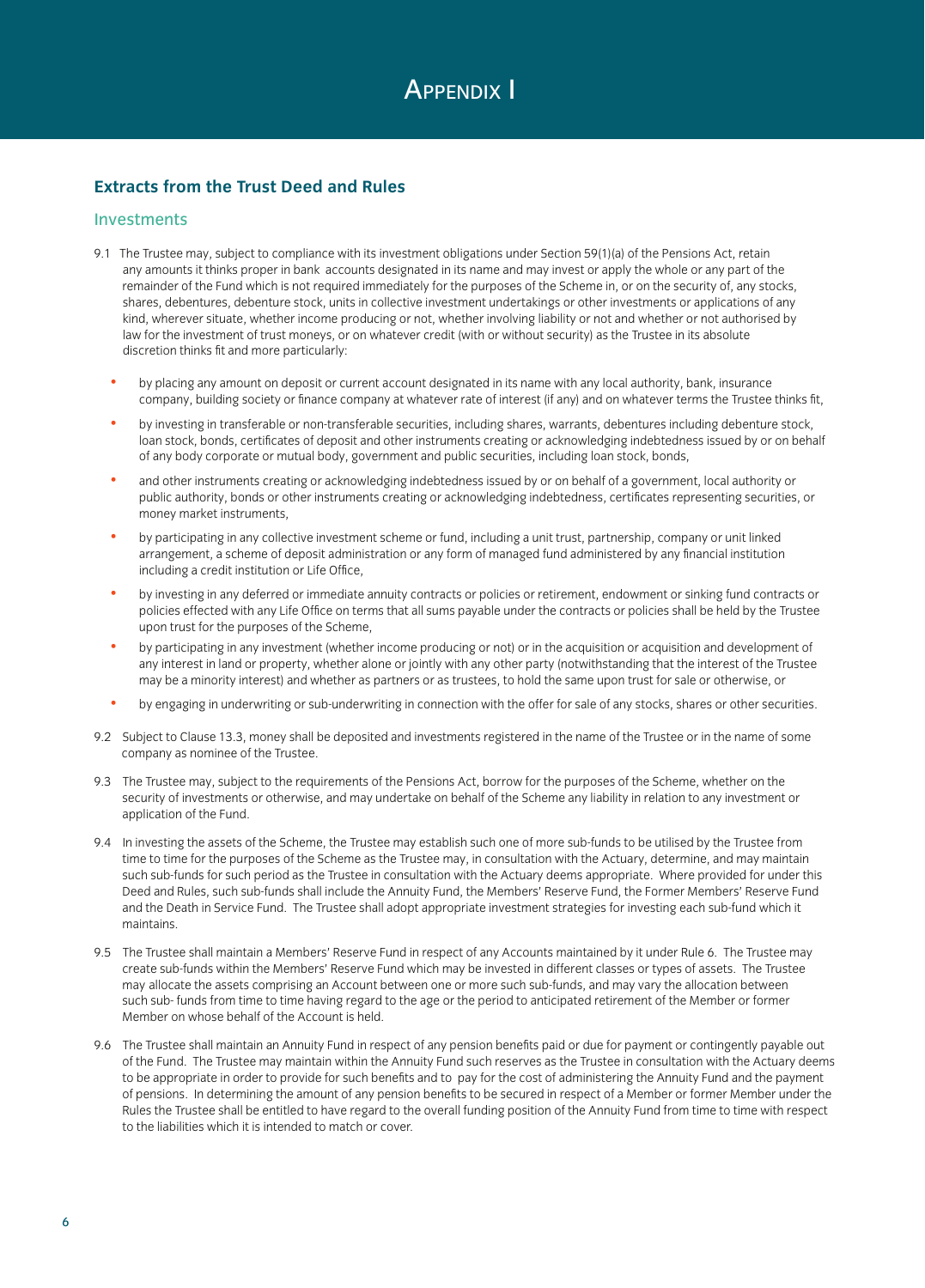# **APPENDIX II**

## **Communication Material Provided to Members**

#### About your pension account

#### How will my pension account build up?

Your pension account will build up through your own and your employer's contributions. In addition, an investment return will be declared each month by the Trustee, which will affect the value of your account. The declared investment return will reflect how the investment funds, in which your account is invested, have performed. Clearly, the better the investment funds perform, the more money there will be available in your account to buy your benefits at retirement.

#### Who invests my pension account?

The Trustee is responsible for deciding how the money building up in the Scheme is invested. Actual day-to-day decisions are delegated to specialist investment managers. While the Trustee has taken great care in selecting the investment managers, you should remember that the Trustee cannot be responsible for the actual investment performance of any manager. However, the Trustee and their Investment Advisors monitor investment performance regularly and, as part of its duty to act in the best interests of members at all times, will revise the investment management arrangements, when necessary.

#### How will my pension account be invested?

Your pension account is invested in what is called a "Lifestyle Fund". This means that at various stages of your life your fund is invested in assets that are appropriate to the length of time to your retirement. When you are a long way from retirement, your pension account will be invested mainly in a mix of return seeking assets. This is because, over long periods, these types of investments have historically provided good returns ahead of inflation. As you get closer to retirement age, your pension account will gradually be moved into bonds and cash which deliver a fixed rate of interest. This is because the returns achieved by these funds more closely match the cost of providing a pension for you. You should remember that investments can fall as well as rise, and that providing for your retirement is a long-term commitment. Taking a long term outlook means that poor fund performance in any one year should not prevent a positive outcome over the course of your working life. You can get more details on the investment funds on our website www.cwps.ie.

#### How will I know how my pension account is building up?

Each year the Member Care Team will send you a personal benefit statement. This will show: • how much has been paid into your account; • how your account is building up; • how the value of your account has changed during the year; and • an indication of the benefits that you might be able to build up by retirement age. Although your benefit statement is only an indication of your benefits, it will help you to keep track of your pension savings and help you decide whether they are adequate - just as you would with any other type of savings account. Remember, if you register for Member Online Access at www.cwps.ie you will be able to check your contributions and fund value on a regular basis at a time that suits you!

#### Will any charges be deducted from my pension account?

The Scheme's investment managers charge a fee for managing the Scheme's investments and there are other costs which the Trustee must pay in order to run the Scheme. To meet the Scheme's expenses, the Trustee charges a fixed annual percentage on the value of assets held by the Scheme. The Trustee believes that the Scheme's charges are set at a very competitive level. The level of charges will be outlined in your benefit statement each year. These are the only charges which are deducted from your pension account.